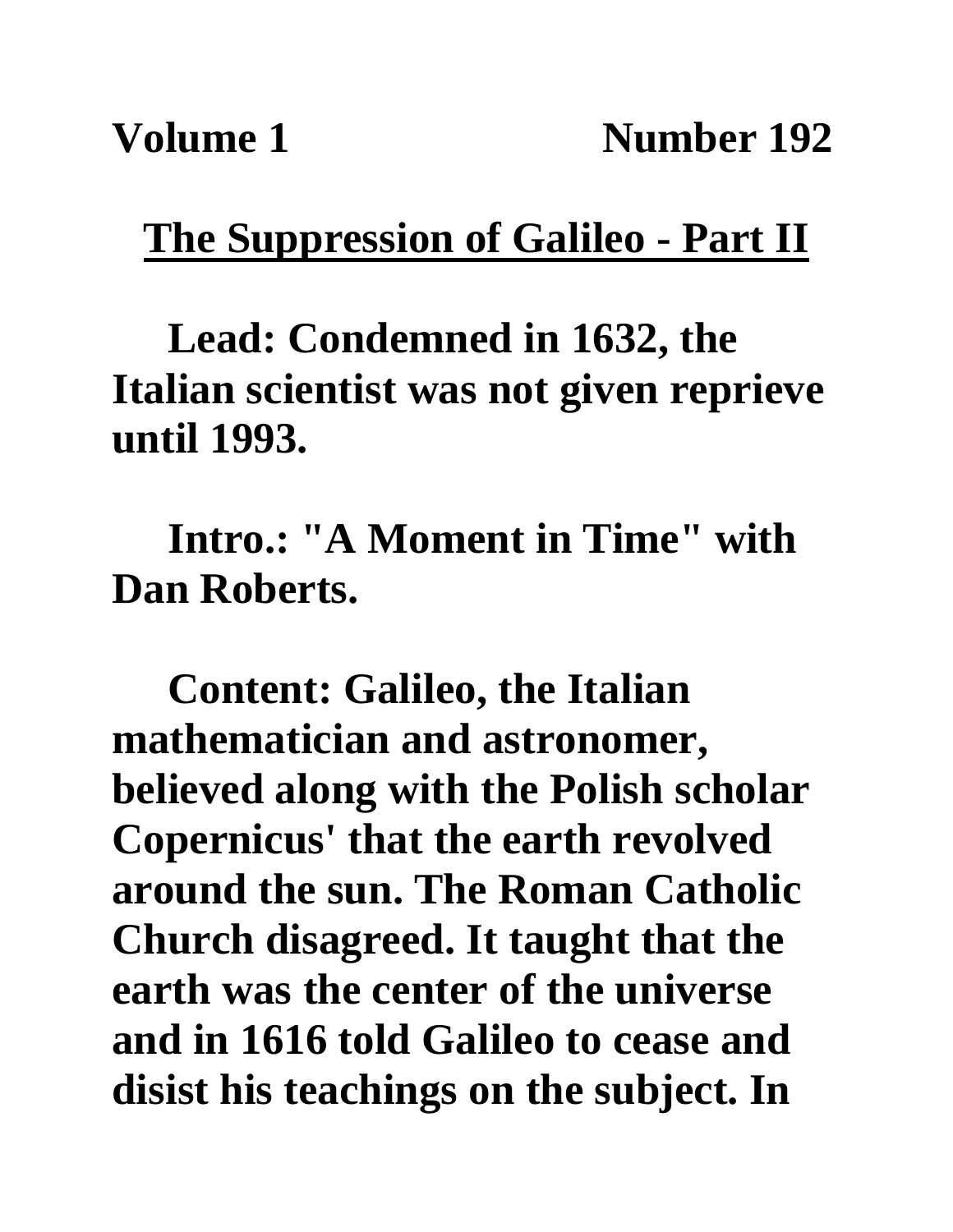**1624 there was a new pope, he was a long time friend and protector of Galileo and the scientist thought that perhaps a personal appeal would bring him some relief. He felt that it was dangerous for the church to champion a position so vulnerable to scientific evidence, that if people found themselves convinced by proof of something that it was made a sin to believe, they would reject the church's teachings in other areas and perhaps even attracted to the new Protestant ideas coming from Martin Luther in northern Germany.** 

**At first his friend the pope, told him he could discuss both the older and the new theories as long as he was noncommittal and came to no conclusion.**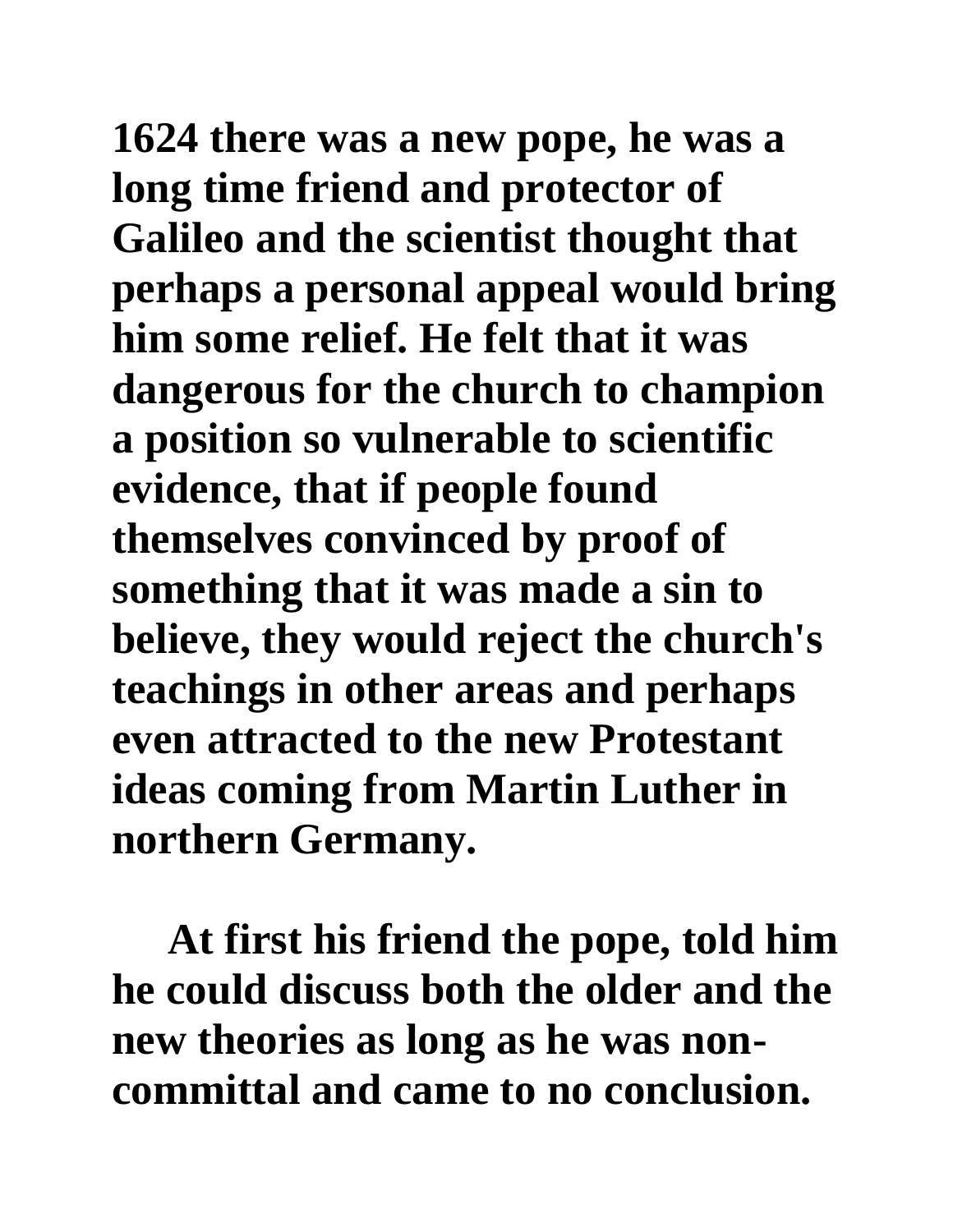**Galileo returned to his teaching in Florence and over the next several years produced his greatest work, A Dialogue Concerning the Two Chief World Systems. It was printed with the full authority and commission of the Roman Catholic church and was well received accept within the church itself. A firestorm of criticism from churchmen greeted his new book. Galileo's enemies correctly pointed out that despite his seeming lack of bias, his work was an unashamed plea for Copernicus' ideas. The Pope, thinking he had been misled, ordered a trial and in February 1633, Galileo was tried by the Inquisition and forced to recant. He recited a formula in which he "cursed and detested" his past errors. The legend soon arose that**